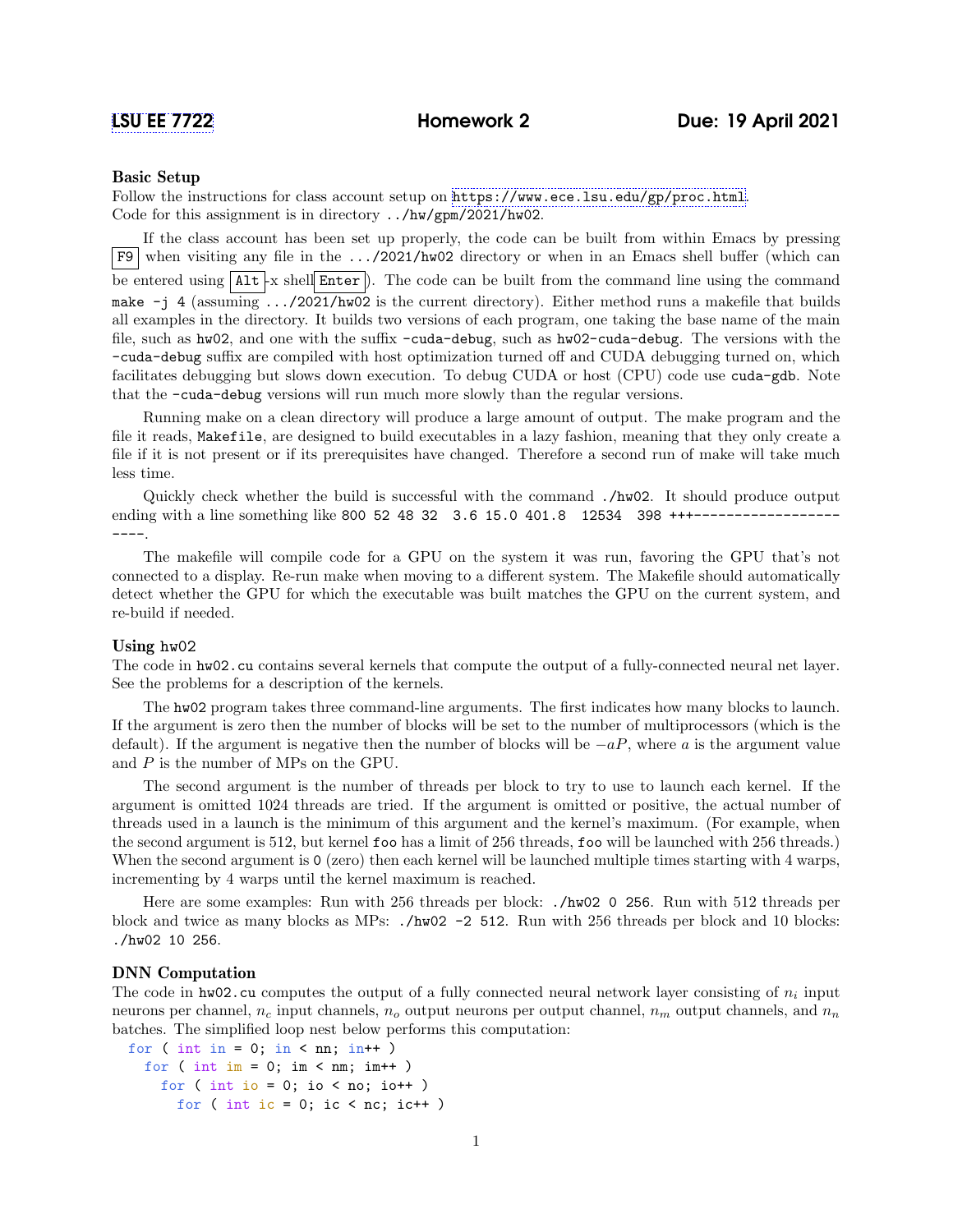for ( int ii = 0; ii < ni; ii++ ) ao[io][im][in]  $+=$  ai[ii][ic][in]  $*$  w[ic][im][ii][io];

In the homework file the code above is near the end of routine layer\_init. The output neurons are in ao, the input neurons are in ai, and weights are in array w. Notice that the loops can be done in any order. The code in the file shows the re-ordering of the loop used in the solution to Homework 1.

The code sample above assumes that the arrays are multi-dimensional. The arrays used in  $hw02$ .cu are one-dimensional, so the multiple indices shown above must be converted to a single index. This is how the code is actually written:

```
# pragma omp parallel for
  for ( int in = 0; in < nn; in++ )
   for ( int im = 0; im < nm; im++ )
      for ( int io = 0; io < no; io ++ )
        {
          acc_t ac = 0;
         for ( int ic = 0; ic < nc; ic ++ )
            for ( int ii = 0; ii < ni; ii++ )
             {
               size_t idx_ai = ii + ni * (ic + nc * in);
               size_t idx_w = ic + nc * (im + nm * (ii + ni * io));
                ac += ai[idx_ai] * w[idx_w];}
          ao[ io + no * ( im + nm * in ) ] = ac;
        }
```
In addition to computing indices, the code above uses a local variable, ac, to hold intermediate values of an ao value being computed. This avoids unnecessary loads and stores.

The data type for the inputs and outputs are  $acc_t$ , and the data type for weights are  $wht_t$ . Both of these are defined near the top of the file as float. In most DNN systems the weights would be defined as a 16-bit or smaller type. There is commented out code to use one of two 16-bit types for weights. As the code is written these will reduce data traffic, but will result in additional instructions since the 16-bit types will be converted to 32-bit types before use, which is not ideal.

# Program Output

Starting a run of hw02 . . .

[koppel@dmk-laptop hw02]\$ ./hw02

. . . produces the following output:

The first thing printed is information about each GPU connected to the system, followed by a line showing the chosen GPU:

```
GPU 0: GeForce RTX 2080 SUPER @ 1.81 GHz WITH 7982 MiB GLOBAL MEM
GPU 0: L2: 4096 kiB MEM<->L2: 496.1 GB/s
GPU 0: CC: 7.5 MP: 48 CC/MP: 64 DP/MP: 2 TH/BL: 1024
GPU 0: SHARED: 49152 B/BL 65536 B/MP CONST: 65536 B # REGS: 65536
GPU 0: PEAK: 5576 SP GFLOPS 174 DP GFLOPS COMP/COMM: 45.0 SP 2.8 DP
Using GPU 0
```
Most lab computers have two GPUs, please pay attention to the GPU that is actually being used, GPU 0 above.

Most fields are self-explanatory. For example, L2 is the size of the level-2 cache and CC indicates that the device is of compute capability 7.5 (Turing). The MEM<- $>$ L2 field shows the off-chip bandwidth. MP indicates the number of multiprocessors, also called streaming multiprocessors (SM's). CC/MP indicates the number of CUDA cores (single-precision functional units) per MP, DP/MP indicates the number of double-precision functional units per MP, and TH/BL is the maximum number of threads per block.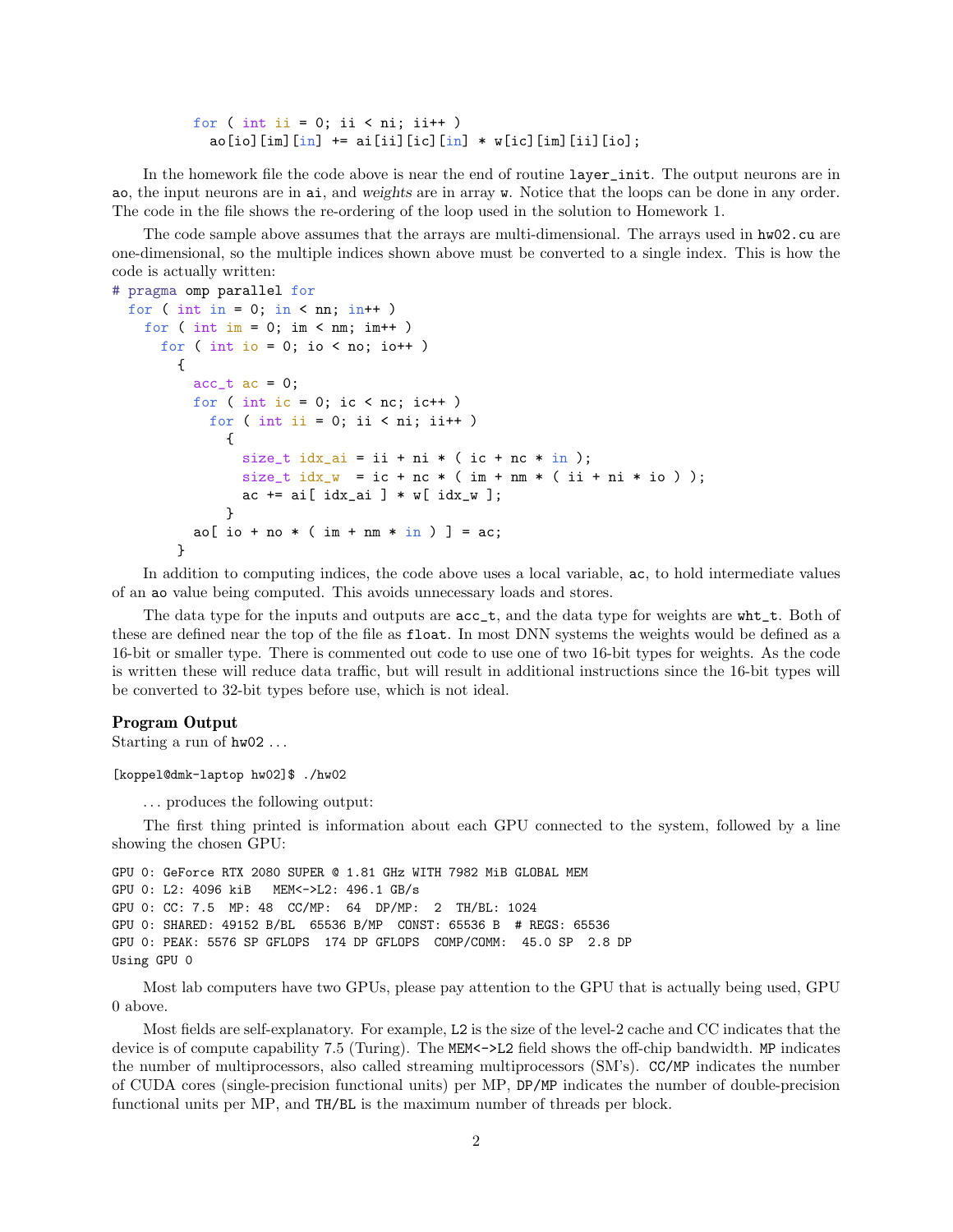The amount of shared memory available is shown per block (B/BL) and per MP, this does not indicate whether any particular kernel is using that much shared memory or could use that much. The same line shows the amount of constant memory, and the number of registers available.

The next line, PEAK, shows FP operation bandwidth in which a fused multiply-add is counted as one operation. (Most of the rest of the world counts a multiply-add as two operations, but in this class it's one.) The COMP/COMM line gives the computation to communication ratio in floating-point operations per floating-point element transfers. (The information above was collected in part using the runtime library's cudaGetDeviceProperties function.)

Next, the program provides information on the network layers to be tested:

```
Layer shape 0: ni=no=28. nc=nm=20. nn=800.
  Number elts: activations 896000, weights 313600
  Weights size: 1225 kiB L2 cache units: 0.299
  Act size one batch : 4480 B L2 cache units: 0.001
  Act size all batches: 3584000 B L2 cache units: 0.854
Layer shape 1: ni=no=44. nc=nm=52. nn=800.
  Number elts: activations 3660800, weights 5234944
  Weights size: 20449 kiB L2 cache units: 4.992
  Act size one batch : 18304 B L2 cache units: 0.004
  Act size all batches: 14643200 B L2 cache units: 3.491
```
The layers used are specified in the constant array ls near the top of hw02.cu.

The program can either launch each kernel once, with a particular configuration (number of blocks and number of threads per block), or it can launch each kernel multiple times, each with a different block size.

When run without arguments or with a 0 as the second argument, such as  $\Lambda$ w02 0 0, the program, launches each kernel multiple times, starting with 4 warps per block, up to 32 warps per block. Run time and other information will be shown for each launch.

### Performance Data

By default each kernel is multiple times, starting with one warp per MP, and in successive runs increasing the number of warps per MP. A line of performance data is printed for each run. The output for an RTX 2080 Super appears below. The last two lines of the output were added as an illustration, they are not true output.

```
Kernel (dnn_base<ls[0].nn,ls[0].nc,ls[0].ni>):
nn nc ni wp I/op DUse 2Use t/us FP \theta === Util: FP++ Insn-- Data** ========
800 20 32 1 3.3 2.8 74.9 2664 123 +-------
800 20 32 2 3.3 2.8 63.2 1550 211 +------------
800 20 32 3 3.3 2.6 55.9 1261 260 ++--------------
800 20 32 4 3.3 2.7 47.8 1089 301 ++-----------------
800 20 32 8 3.3 2.5 32.1 903 363 +++---------------------
800 20 32 12 3.3 2.8 30.0 878 373 *++----------------------
800 20 32 12 3.3 2.8 30.0 878 373 ++---**********************************
800 20 32 12 3.3 2.8 30.0 878 373 ***++++++++++++++++++++++++++++++++++++
```
The nn, nc, and ni columns show the shape of the network. The values of no and nm aren't shown, but no is set to the same value as ni and nm is set to the same value as nc. Column wp shows the number of warps per block in the run. If the number of blocks in a launch is not set to the number of MPs then there would be a column headed ac, which would show the number of resident warps per MP. (The number of resident warps per MP is a multiple of the number of warps per block. By default the number of blocks in a launch is set equal to the number of MPs, and in such a case the value in the ac column would match the wp column.)

The  $t/\mu s$  column shows the measured execution time in microseconds. The FP  $\theta$  column shows off-chip data throughput based on measured execution time and an assumed amount of data. The assumed amount of data is actually an absolute minimum: the total size of the input, output, and weight arrays. The value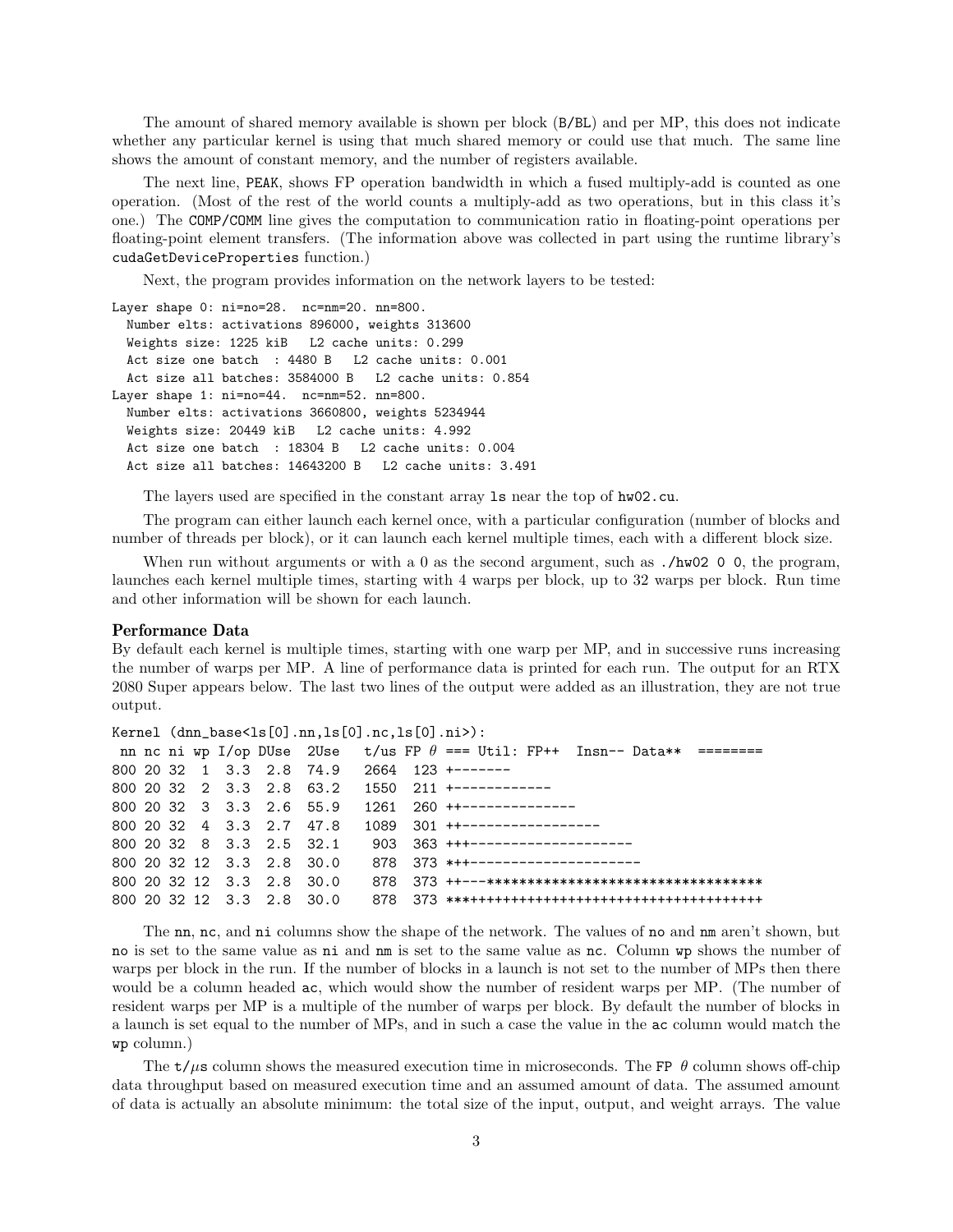in the FP  $\theta$  column is correct only if each weight and input, and output crosses the chip boundary exactly once. (See the description of DUse below.)

To the right of FP  $\theta$  is a bar graph showing how busy three resources are (based on certain assumptions). Three resources are tracked, FMA (fused multiply/add) instructions, shown with a +, FMA along with load instructions, shown with a -, and off-chip data transfer, shown with a \*. The right-most position of a resource's character indicates what fraction of the time that resource is busy. A resource is being used 100% of the time if its character reaches the rightmost position (the last = in the column heading over the bar graph). That is true in the last line for the FMA resource, and in the penultimate line for the off-chip data transfer. In the last line we would say that the FP capability is being saturated (a good thing) and in the penultimate line we would say that data transfer is being saturated (also a good thing given the assumptions made). Those last two lines are fictional. Consider the line for the 8 warp per MP run. The - is about halfway to the end. That indicates that instruction throughput is about half of the peak possible.

The FMA utilization is computed by assuming one multiply/add per loop iteration, or  $n_n n_0 n_m n_i n_c$ FMAs. Then the amount of time it would take to issue that many FMAs is computed. That time is divided by the measured execution time to get the utilization. The amount of time to issue the FMAs is based on the GPU being used and should be accurate (up to CC 7.5). For the code in this assignment FMA utilization should be brought closer to 100%.

The instruction utilization, -, includes the FMA plus two load instructions per FMA. Including two load instructions per FMA is correct for the dnn\_base kernel, but is something that can be reduced. Instruction utilization is much higher than FMA utilization. That's because on recent NVIDIA devices there are four FP32 units for each LS unit, so it takes four time as long to dispatch the threads in a warp for a load or store instruction, than it does for a 32-bit FMA. As a result the time that instruction issue is busy considering loads is  $(1 + 4 + 4)/1 = 9$  times as long as the time considering must the FMA.

The I/op, DUse, and 2Use columns show measured characteristics of the executing code—if your computer allows it. Otherwise, either the columns will not be present or (until this is fixed) there will be a non-helpful error message.

(Please report systems on which the columns do not appear.) The I/op column shows the measured number of instructions, divided by the assumed number of FMA operations. In the example above the value is 3.3, which is close to our estimate of 3 instructions (one FMA plus two loads). The value under DUse is the number of bytes crossing the chip boundary divided by the minimum amount of data (the sum of the size of the input, output, and weight arrays). In the example above the value under DUse is 2.8, meaning on average each item crosses the chip boundary 2.8 times. The ideal value under DUse of course is 1. The value under 2Use is the amount of data that moves between the L2 cache and the MPs divided by the minimum. It should never be lower than DUse. In the example above it is much higher, indicating that the L2 cache is doing its job of reducing off-chip data transfer.